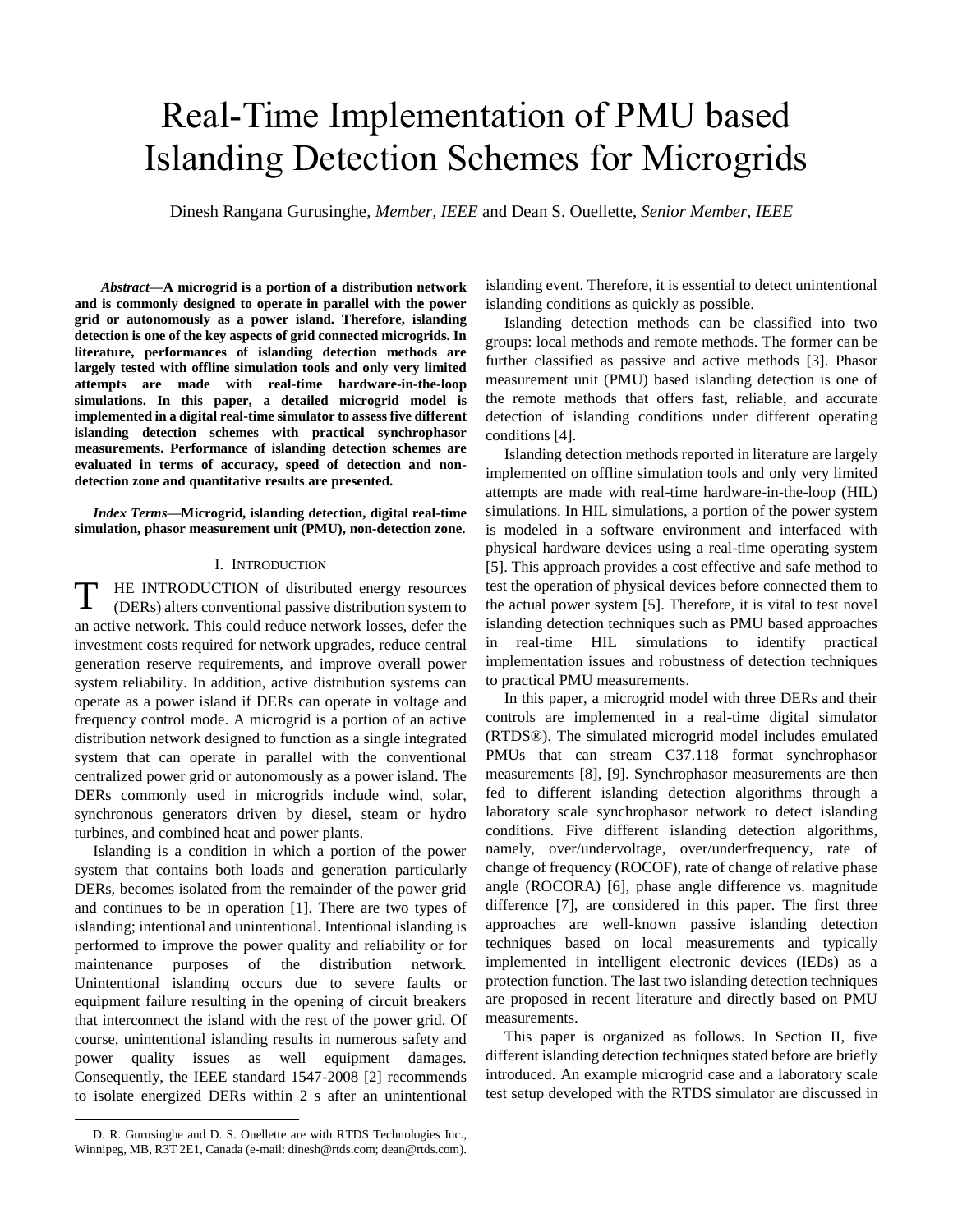Section III. Section IV is devoted to analysis of results. It assesses different islanding detection algorithms. Finally, in Section V, the main contributions of this paper are highlighted.

### II. ISLANDING DETECTION SCHEMES

In this section, five different islanding detection schemes are concisely discussed. The particular set of algorithms are chosen because they all can work with PMU measurements. The first three schemes discussed in this paper are passive methods and require one PMU installed in the vicinity of the microgrid. The last two methods need two PMUs; one installed in the grid side and the other installed in the microgrid side.

#### *A. Overvoltage/undervoltage*

Voltage magnitude at the microgrid side changes after an island is formed. If this variation exceeds or goes below a specified threshold range and persists for a certain period of time, then it is declared as an islanding condition. Fig. 1 shows the corresponding logic diagram.



Fig. 1. Logic diagram : over/undervoltage scheme

In this study, positive sequence voltage magnitude obtained from the PMU at microgrid side is used. The upper and lower threshold limits are set to 1.1 p.u. and 0.9 p.u. respectively.

#### *B. Overfrequency/underfrequency*

When the microgrid is interconnected to the main power grid frequency variation is usually within  $\pm 1\%$  tolerance. However, in case of islanding, the power mismatch between the generation and loads within the microgrid causes the frequency to rise above or drop below the allowed threshold for a specified period of time. The corresponding logic diagram is shown in Fig. 2.



Fig. 2. Logic diagram : over/underfrequency scheme

In this scheme, frequency measurements are obtained from the PMU at microgrid side. The frequency threshold is limited to  $\pm 1.0$  Hz of the nominal frequency (i.e. 59.0  $\sim 61.0$  Hz for a 60 Hz system) to account for islanding.

## *C. Rate of change of frequency (ROCOF)*

The rate of change of frequency (ROCOF) method uses the first derivative of frequency as ROCOF is more sensitive to the power mismatch between the generation and loads within the microgrid. If the ROCOF of microgrid exceeds a specified threshold and persist for a certain period of time, then it is declared as an islanding condition. Fig. 3 shows the corresponding logic diagram. ROCOF measurements are obtained from the PMU at microgrid side and the threshold value is set to  $\pm 0.2$  Hz/s.



Fig. 3. Logic diagram : ROCOF scheme

## *D. Rate of change of relative phase angle (ROCORA)*

Rate of change of relative phase angle (ROCORA) method is proposed in [\[6\],](#page-5-7) where synchrophasors are used to estimate ROCORA between the microgrid and the main power grid. The ROCORA can be derived from two consecutive measurements as,

$$
ROCOA(n) = \left( Vang_{M_1}(n) - Vang_{M_1}(n-1) \right) \cdot F_s
$$
  
- 
$$
\left( Vang_{B_1}(n) - Vang_{B_1}(n-1) \right) \cdot F_s
$$
 (1)

where  $\nu$  and  $\nu$  and  $\nu$  and  $\nu$  are the measured positive sequence voltage phase angles in the main grid and the vicinity of the microgrid and  $F_s$  is the PMU reporting rate given as frame/s. If the ROCORA exceeds a specified threshold and persist for a certain period of time, then it is declared as an islanding condition. The corresponding logic diagram is shown in Fig. 4.



Fig. 4. Logic diagram : ROCORA scheme

In this paper, the threshold value is limit to  $\pm 30.0$  deg/s to account for islanding.

#### *E. Phase angle difference vs. magnitude difference*

In [\[7\],](#page-5-8) it is proposed to detect islanding condition by combing magnitude difference and phase angle difference between the microgrid and the main power grid. The magnitude difference,  $\Delta Mag$  and phase angle difference,  $\Delta Ang$  can be estimated as,

$$
\Delta Mag = Vmag_{M_1} - Vmag_{B_1}
$$
 (2)

$$
\Delta Ang = Vang_{M_1} - Vang_{B_1} \tag{3}
$$

where  $Vmag_{M_1}$  and  $Vang_{M_1}$  are voltage magnitude and phase angle of the PMU in the main power grid while  $Vmag_{B_1}$  and *Vang*<sub> $B_1$ </sub> are corresponding measurements of the PMU in the vicinity of the microgrid. A threshold of this algorithm is defined as an ellipse on the  $\Delta Ang$  vs.  $\Delta Mag$  plane as shown in Fig. 5 [\[7\].](#page-5-8)



Fig. 5. Phase angle difference vs. magnitude difference plane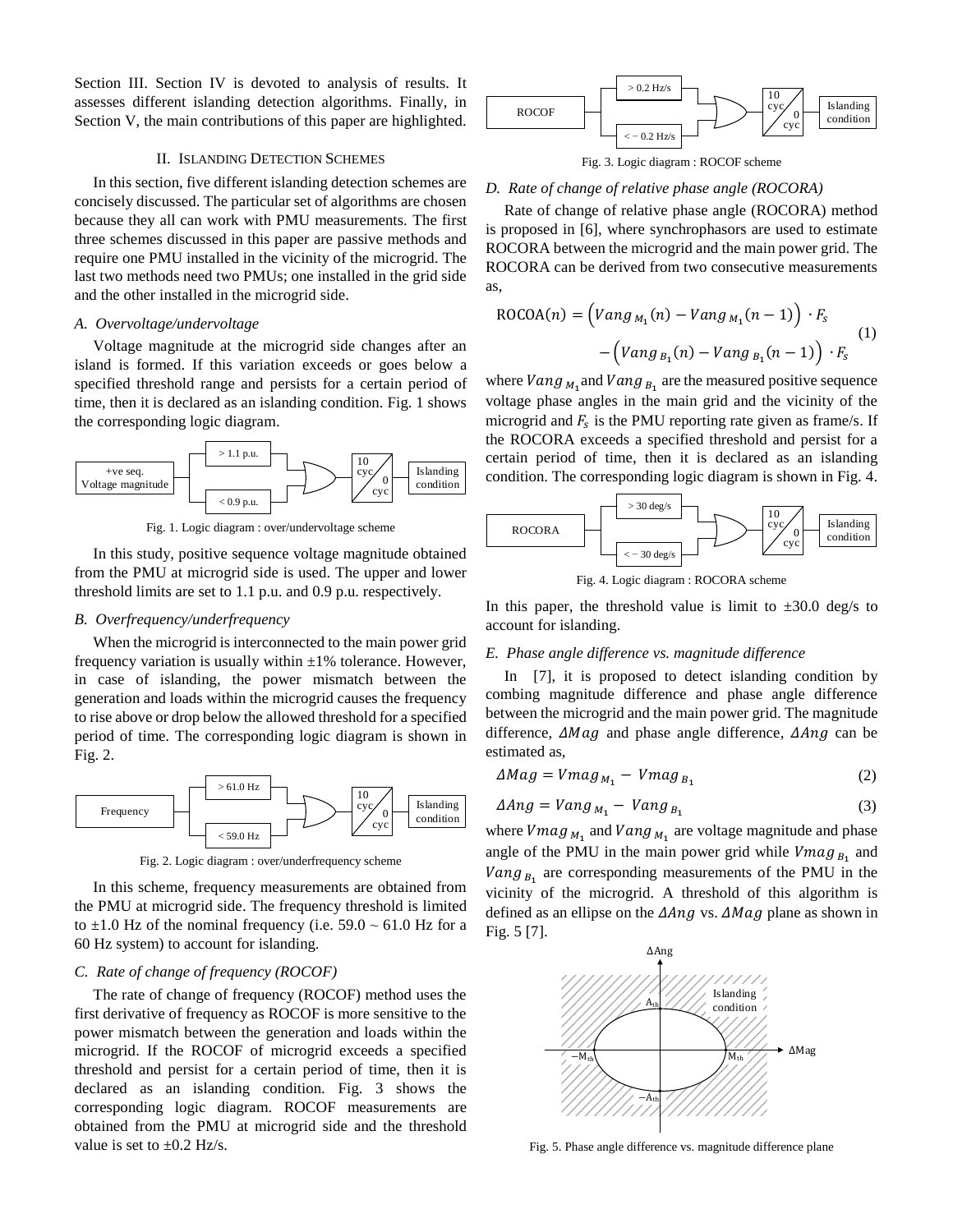When the microgrid is interconnected to the main power grid magnitude and phase angle differences are small and the  $\Delta Ang$ - $\Delta Mag$  trajectory lies within the ellipse. However, magnitude and phase angle variations are significant after an island is formed and therefore, the trajectory moves away from the ellipse. The corresponding logic diagram is shown in Fig. 6.



Fig. 6. Logic diagram :  $\Delta Ang$  vs.  $\Delta Mag$  scheme

In this scheme, positive sequence voltage phasors are used. The threshold values  $M_{th}$  and  $A_{th}$  are set to 0.1 p.u. and 5.0 deg respectively.

## III. MICROGRID CASE AND TEST SETUP

A modified version of CIGRE C6.04.02 benchmark North American medium voltage (MV) distribution network [\[10\]](#page-5-9) and topology of the microgrid structure is shown in Fig. 7.



Fig. 7. Topology of the Microgrid; locations of the PMUs are indicated

The microgrid is connected to the 138 kV main network through a 25 MVA, 138/13.2 kV  $\Delta$ -Y transformer with 8% impedance [\[11\].](#page-5-10) The DERs in the microgrid include a 1.74 MW photovoltaic (PV) system connected to bus  $B_3$ , a 2.0 MW doubly-fed induction generator (DFIG) wind turbine system connected to bus  $B_5$ , and a 5.5 MVA diesel generator connected to bus B7. Five switched capacitors banks rated at 500 MVar each are connected at bus  $B_1$  to provide reactive power support. The microgrid is interconnected using a circuit breaker  $S_1$  and disconnector switches  $S_2$  and  $S_3$  are kept open to maintain a radial network. The total loading of the microgrid is 7.39 MW

and 2.936 MVar [\[11\].](#page-5-10) It is assumed that the two PMUs are installed at bus  $M_1$  (grid side) and bus  $B_1$  (in the vicinity of microgrid). It is further assumed that the two PMUs are located in the same substation and stream their outputs to a local phasor data concentrator (PDC), which is also located in the same substation.

In order to investigate performances of PMU based islanding detection schemes, a laboratory scale test setup shown in Fig. 8 is developed with the RTDS simulator.



Fig. 8. Connection setup with the RTDS simulator and the GTNET-PMUs

The RTDS simulator used in this test setup is equipped with a GTNET $x2^{TM}$  card, which is basically a network protocol converter [\[5\].](#page-5-4) The GTNETx2 card is capable of running two network protocols simultaneously and the PMU protocol can emulate up to 8 PMUs [\[5\].](#page-5-4) For the test setup shown in Fig. 8, PMU protocol is selected to run on module A and two PMUs are enabled. P-class PMU algorithm available in the RTDS simulator, at a reporting rate of 60 frames/s is selected for both PMUs as it is preferred for the applications requiring fast responses such as islanding detectio[n \[12\].](#page-5-11) A global positioning system (GPS) clock is used to provide time signal to the RTDS simulator via a GTSYNC<sup>TM</sup> card. The synchrophasor measurements are collected by the openPDC<sup>TM</sup> v2.0 [\[13\]](#page-5-12) PDC and provided to the islanding detection algorithms.

#### IV. SIMULATION RESULTS

Under steady-state condition, PV and wind systems were operated as constant PQ sources at unity power factor at their rated power (i.e. 1.74 MW and 2.0 MW respectively). In gridconnected mode, the microgrid was importing 0.659 MW and 2.236 MVar from the main grid and the diesel generator operated in a droop control and produced 3.0 MW and 1.736 MVar. All five capacitor banks were kept disconnected. The system was islanded by opening the circuit breaker  $S_1$ . Blue trajectories in Fig. 9 illustrate variations of five islanding detection indicators discussed in Section II. The green vertical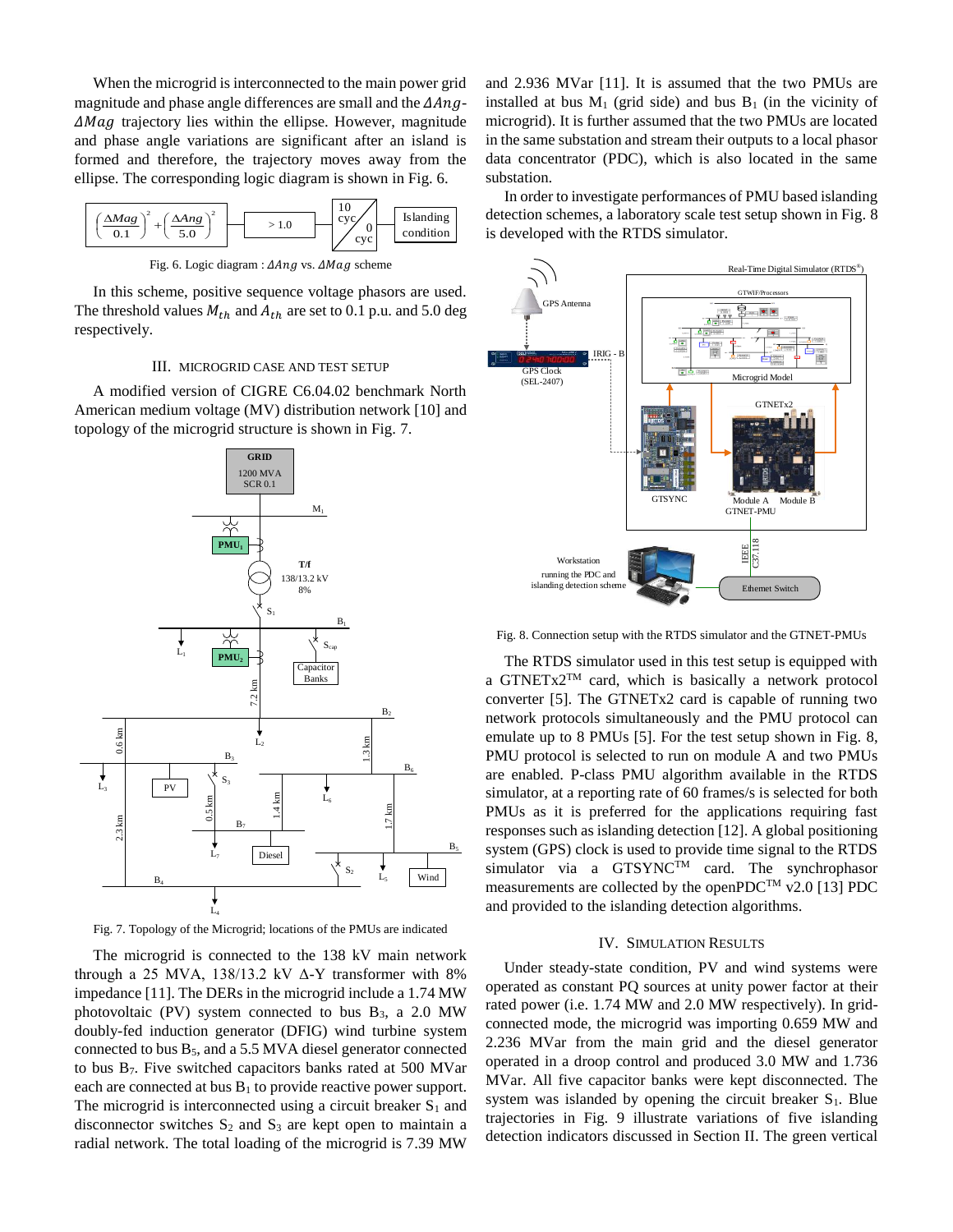line shows the coordinated universal time (UTC) of 21:50:31.464 when the system was islanded. Red horizontal lines display threshold limits. Fig. 10 shows the  $\Delta Ang$ - $\Delta Mag$ trajectory.



Fig. 9. Variations of five islanding detection indicators : base-case

Except the under/overfrequency scheme, all other four schemes accurately detected the islanding condition and the response times were around 200 ms. Exact response times of the base-case can be found in Table I.



Fig. 10.  $\triangle$ Ang- $\triangle$ Mag trajectory : base-case

TABLE I: RESPONSE TIMES : BASE-CASE

|                                                                   | Response time (ms) |                                    |              |               |                  |  |
|-------------------------------------------------------------------|--------------------|------------------------------------|--------------|---------------|------------------|--|
|                                                                   | voltage            | Under/over Under/over<br>frequency | <b>ROCOF</b> | <b>ROCORA</b> | ΔAng vs.<br>ΔMag |  |
| $P_{\text{imbalance}} = 8.9\%$<br>$Q_{\text{imbalance}} = 56.3\%$ | 219                | Not detect                         | 202          | 202           | 219              |  |

The percentage power imbalance of the microgrid is defined as [\[14\],](#page-5-13)

$$
P_{imbalance} = \frac{\pm P_{grid}}{P_{grid} + P_{pv} + P_{wind} + P_{diesel}} \tag{4}
$$

$$
Q_{imbalance} = \frac{\pm Q_{grid}}{Q_{grid} + Q_{pv} + Q_{wind} + Q_{diesel}} \tag{5}
$$

The positive sign indicates the microgrid is importing power from the main grid and the negative sign indicates the microgrid is exporting power to the main grid. The calculated  $P_{imbalance}$ and  $Q_{imbalance}$  values for the base-case are 8.9% and 56.3% respectively.

The microgrid loads and generations were exactly matched to set both  $P_{imbalance}$  and  $Q_{imbalance}$  values to zero. The system was islanded by opening the circuit breaker  $S_1$  when the UTC was of 15:54:42.244. Obviously, this is the most difficult situation (worst-case) to detect the islanding condition. Fig. 11 and Fig. 12 illustrate variations of five islanding detection indicators and the  $\Delta Ang - \Delta Mag$  trajectory respectively.

All three passive schemes failed to detect the islanding condition. The ROCORA and the  $\Delta Ang$  vs.  $\Delta Mag$  schemes successfully detected the islanding condition, however, the  $\Delta Ang$  vs.  $\Delta Mag$  scheme was very slow. Table II shows the corresponding response times.

TABLE II: RESPONSE TIMES : WORST-CASE

|                                                        | Response time (ms) |                                    |                                      |              |                  |
|--------------------------------------------------------|--------------------|------------------------------------|--------------------------------------|--------------|------------------|
|                                                        | voltage            | Under/over Under/over<br>frequency |                                      | ROCOF ROCORA | ∆Ang vs.<br>∆Mag |
| $P_{\rm imbalance}=0.0\%$<br>$Q_{\rm imbalance}=0.0\%$ |                    |                                    | Not detect   Not detect   Not detect | 306          | 8189             |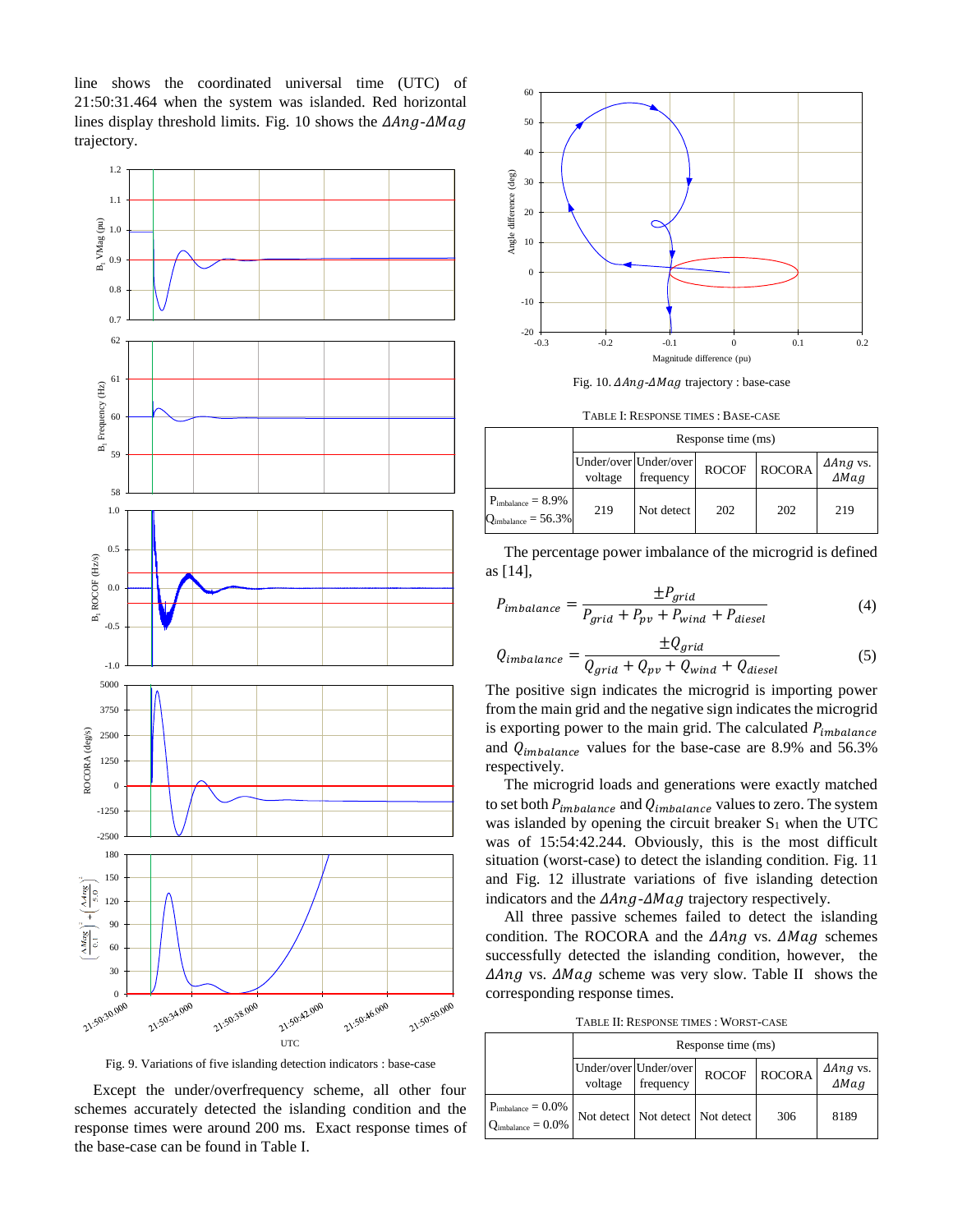

Fig. 11. Variations of five islanding detection indicators : worst-case

In order to investigate the non-detection zone (NDZ) of different islanding detection schemes,  $P_{imbalance}$  and  $Q_{imbalance}$  values of the microgrid were varied. Table III presents the response times of islanding detection schemes when  $Q_{imbalance}$  was kept zero and  $P_{imbalance}$  values were varied from –40% to 40%.



Fig. 12.  $\triangle$ Ang- $\triangle$ Mag trajectory : worst-case

| TABLE III: RESPONSE TIMES : $Q_{\it imbalance}$ : | $= 0$ |  |
|---------------------------------------------------|-------|--|
|                                                   |       |  |

| $P_{\text{imbalance}}$<br>(% ) | Response time (ms)    |                         |              |               |                                         |  |
|--------------------------------|-----------------------|-------------------------|--------------|---------------|-----------------------------------------|--|
|                                | Under/over<br>voltage | Under/over<br>frequency | <b>ROCOF</b> | <b>ROCORA</b> | $\Delta$ <i>Ang</i> vs.<br>$\Delta Mag$ |  |
| $-40$                          | Not detect            | Not detect              | 193          | 193           | 210                                     |  |
| $-30$                          | Not detect            | Not detect              | 201          | 201           | 217                                     |  |
| $-20$                          | Not detect            | Not detect              | 196          | 197           | 247                                     |  |
| $-10$                          | Not detect            | Not detect              | 414          | 205           | 355                                     |  |
| $\Omega$                       | Not detect            | Not detect              | Not detect   | 306           | 8189                                    |  |
| 10                             | Not detect            | Not detect              | Not detect   | 206           | 289                                     |  |
| 20                             | 1113                  | Not detect              | 347          | 196           | 213                                     |  |
| 30                             | 380                   | 2547                    | 200          | 200           | 217                                     |  |
| 40                             | 267                   | 2200                    | 196          | 197           | 214                                     |  |

The same test was repeated while  $P_{imbalance}$  was kept zero and  $Q_{imbalance}$  values were varied from -40% to 40%. Simulation results are shown in Table IV.

TABLE IV: RESPONSE TIMES :  $P_{imbalance} = 0$ 

| $Q_{\text{imbalance}}$<br>$(\% )$ | Response time (ms)    |                         |              |               |                                         |
|-----------------------------------|-----------------------|-------------------------|--------------|---------------|-----------------------------------------|
|                                   | Under/over<br>voltage | Under/over<br>frequency | <b>ROCOF</b> | <b>ROCORA</b> | $\Delta$ <i>Ang</i> vs.<br>$\Delta Mag$ |
| $-40$                             | Not detect            | Not detect              | 199          | 200           | 450                                     |
| $-30$                             | Not detect            | Not detect              | Not detect   | 206           | 489                                     |
| $-20$                             | Not detect            | Not detect              | Not detect   | 205           | 555                                     |
| $-10$                             | Not detect            | Not detect              | Not detect   | 199           | 2082                                    |
| $\Omega$                          | Not detect            | Not detect              | Not detect   | 306           | 8189                                    |
| 10                                | Not detect            | Not detect              | Not detect   | 196           | 796                                     |
| 20                                | Not detect            | Not detect              | Not detect   | 194           | 444                                     |
| 30                                | Not detect            | Not detect              | Not detect   | 192           | 392                                     |
| 40                                | 293                   | Not detect              | 193          | 193           | 243                                     |

According to the simulation results the NDZ of three passive schemes is significant. The under/overfrequency scheme shows worst performances. The ROCOF scheme is the best among passive schemes, however, shows very poor performances